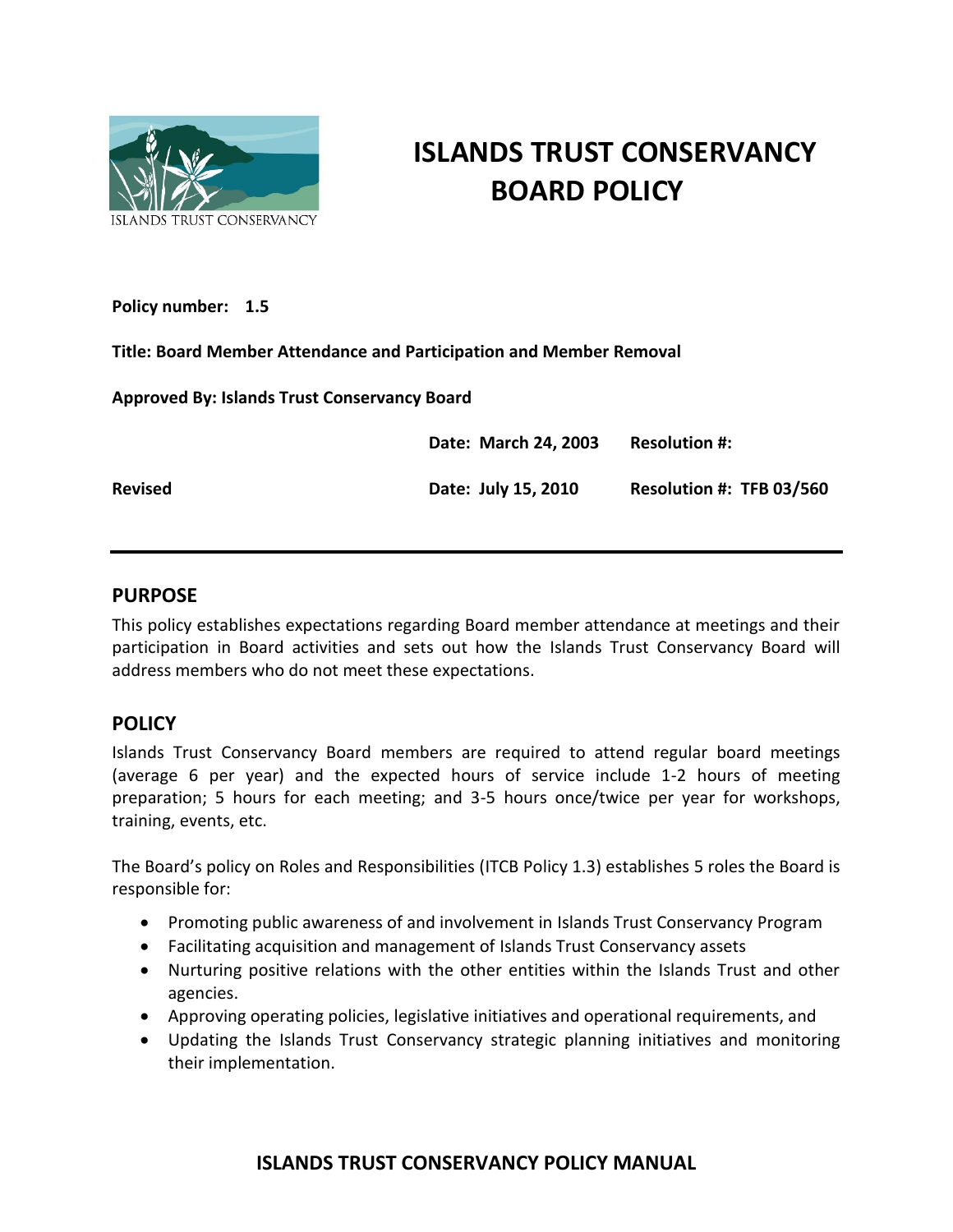### **Details**

#### **Board Member Attendance**

- 1. Board members are expected to attend all regular Board meetings.
	- a. An individual Board member who is not able to be at the physical location of a Islands Trust Conservancy Board regular meeting due to special circumstances may request to participate by means of audio or audio and visual electronic communication facilities, provided the Islands Trust Conservancy Board Chair is agreeable and the Secretary has received sufficient notice and can make the necessary arrangements.

See Islands Trust Conservancy Bylaw 2: A Bylaw to Regulate Meetings of the Islands Trust Conservancy Board for further provisions.

- 2. Board members are expected to make all reasonable efforts to attend special meetings, workshops, and training sessions scheduled by the Board.
	- a) A special Islands Trust Conservancy Board meeting may be conducted entirely by means of audio or audio and visual electronic communication facilities if a majority of the members of the Board have agreed by resolution that the meeting may be conducted in this way and provided the Secretary has received sufficient notice and can make the necessary arrangements.
- 3. If a member cannot attend a meeting he/she will notify the Board Chairperson and Islands Trust Conservancy Manager at least 72 hours (3 days) in advance of the meeting to indicate their anticipated absence, and to indicate if they are able to attend the meeting electronically.
- 4. If Board members have missed two regularly scheduled meetings in a row the Chairperson and/or Manager will consult with that member to determine if they are able to commit adequate time to their position on the Board or if they wish to resign.
- 5. Unless a prior agreement has been established by a Board member, if a Board member cannot attend 3 of the regularly scheduled business meetings in any calendar year (in person or electronically), the Chairperson may request that that member resign from the Board.

#### **Board Member Participation**

- 1. Board members are expected to adequately prepare for all meetings, in particular by reading the Board meeting agendas and reports.
- 2. Board members are expected to be prepared to discuss and vote on all staff recommendations and other matters at the meeting.
- 3. Board members are expected to sit on at least one ad hoc or standing committee of the Board and be prepared to assist with the mandate of that committee.